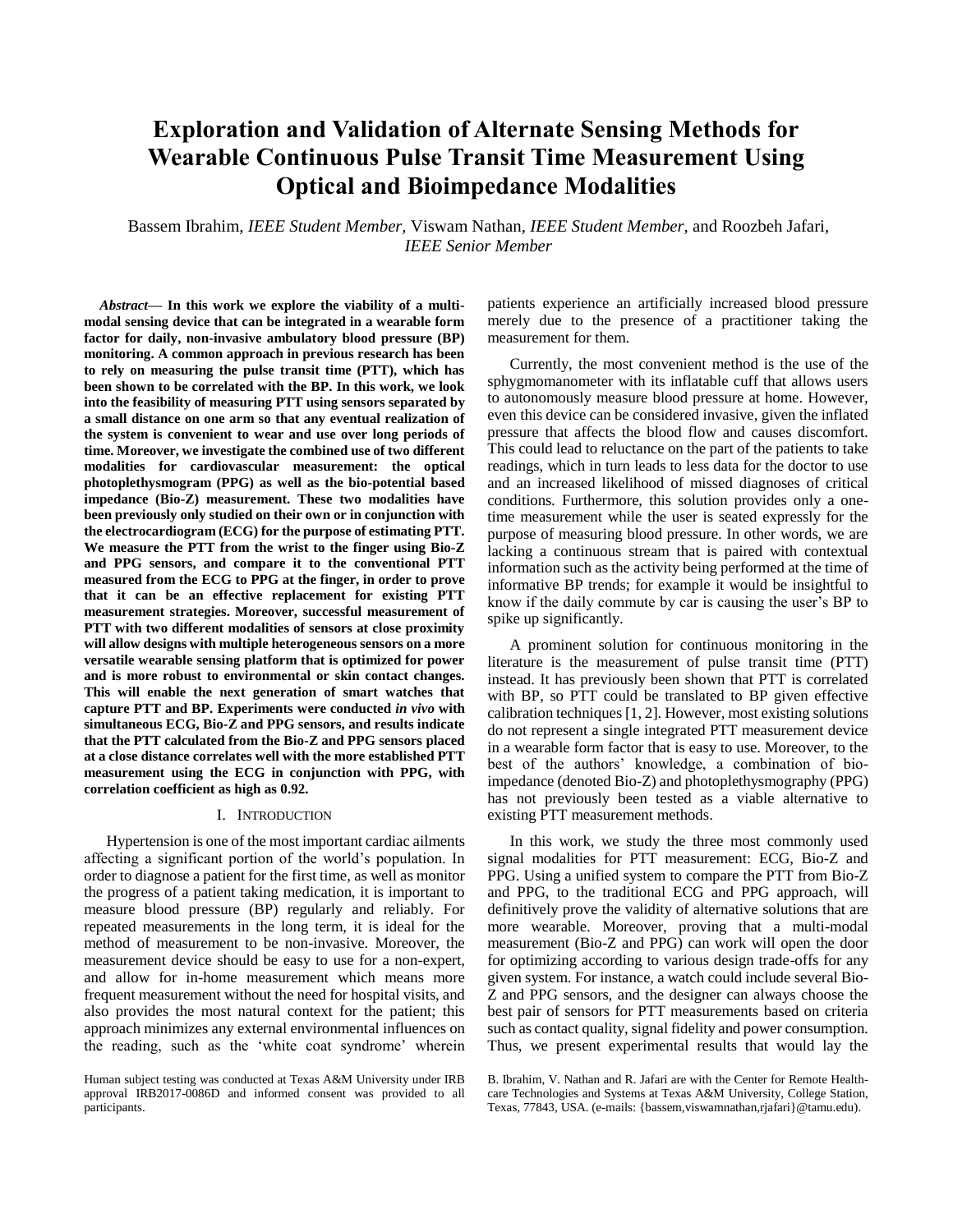platform for the development of a wearable BP monitoring system, while also proving the viability of combining Bio-Z and PPG sensors at small distances to measure PTT.

# II. RELATED WORKS

One of the most common methods for PTT measurement in the literature is the measurement of the time delay between the R-peak of the ECG and a characteristic point on the PPG waveform [3]. Since the R-peak constitutes a clear feature on the ECG, this technique provides a reasonable approximation of the time it takes for the pulse to travel from the heart to the point of measurement of the PPG on each heartbeat.

However, there are two issues with this type of measurement relying on ECG. Firstly, there is a pre-ejection period (PEP) between the onset of the R-peak and the actual pumping out of blood from the heart. So in effect, this method is measuring not just PTT, but PEP + PTT. This is problematic because the PEP can vary over time unpredictably, thus confounding the attempts to measure PTT [4]. Furthermore, because of the nature of the potential difference measurement for ECG, it is challenging to use a device with a small form factor that is also easily wearable. Most typical ECG lead configurations require significant separation between the differential electrodes to elicit useful signals. One solution that allows relatively close proximity of electrodes is to place them on the chest [5], but it would be challenging to build a device that can unobtrusively attach there while still being capable of transmitting the signals, and also being convenient to repeatedly recharge and reattach. Another of our previous works built a platform that can sense both ECG and PPG in a wrist watch form factor but this requires a touch on an electrode from the finger of the other arm in order to complete a circuit with electrodes either side of the heart [6]; so this again constitutes a distinct action for the purpose of occasional measurement, and is obviously not feasible during certain activities such as driving and running.

There has also been research showing that PTT measured between the ECG R-peak and a Bio-Z sensor correlated well with PTT measured between ECG and a PPG sensor [7]. However, this work did not look into the PTT from the Bio-Z sensor to the PPG sensor, which would be necessary for a wearable system that did not rely on ECG.

One previous work explored the possibility of excluding ECG by using two different PPG sensors, one on the finger and one on the wrist, to measure PTT [8]. However, their results were not validated with any existing established measures of PTT. Another work also showed dual PPG on the carotid artery on the neck [9]. Apart from the relative inconvenience of a sensor on the neck, the measurements from this work were also not compared with other established PTT measures or a continuous measurement of BP. Similarly, another work explored the use of a pair of Bio-Z channels, but the results were not validated for correlation and consistency against existing measures [10]. We believe it is important to validate any new proposed metrics against existing ones so that they can be easily incorporated with established clinical metrics.

## III. THEORY

This section will describe briefly the various signals of interest, as well as how the PTT is derived from these.

## *A. Electrocardiogram*

The electrocardiogram (ECG) is a representation of the electrical activity of the heart, as measured by bio-potential electrodes placed on the surface of the skin. Features such as the P, Q, R, S and T waveforms map out the different phases of a single heartbeat. Of particular interest to us is the R-peak, which signifies the onset of the ventricular depolarization of the heart; this is a clear marker that provides a good approximation for the start of the heartbeat and the pumping out of blood.

## *B. Photoplethysmogram*

The photoplethysmogram (PPG) is an optical measurement that characterizes the volume flow of blood through the measurement site. A PPG sensor consists of an LED paired with a photodiode placed externally on the surface of the skin. The LED emits light of suitable wavelength – typically red, infrared or green – into the skin, and the photodiode transduces the reflected light into a proportionate amount of current. As the blood rushes into the blood vessels beneath the measurement site during each cardiac cycle, it absorbs a certain amount of the incident light which in turn means there is a sharp decrease in the light reflected back to the photodiode. The amount of reflection then gradually increases before falling again at the time of the next pulse. Thus, the amount of blood flow at the measurement site over time can be inferred.

## *C. Bioimpedance*

The bioimpedance (Bio-Z) is the electrical impedance of body tissues to an applied current which can be used to measure the amounts of body fluids such as blood volume in blood vessels. The Bio-Z variations (Δ*Z*) correspond to variations of blood volume due to the heart's activity in each cardiac cycle [11]. The Bio-Z can be modeled as in Figure 1, where  $R_L R_E$  and  $C_m$  represent the resistance of intra-cellular fluid (ICF), the resistance of extra-cellular fluid (ECF) and the capacitance of the cell membrane respectively, and Δ*R*<sub>I</sub>, Δ*R*<sub>E</sub> and ∆*C*m represent the impedance variation due to blood flow at the measurement site. The Bio-Z can be measured by applying an AC sinusoidal current through a pair of electrodes and sensing the voltage with two different electrodes near the excitation electrode (Kelvin connection). The measured voltage is a sinusoidal voltage at the same frequency as the applied current and its amplitude is modulated by the Bio-Z. Demodulation is used to extract Bio-Z by multiplying the sensed signal by the excitation signal.



Figure 1 - The Bio-Z electrical circuit model

## *D. Pulse Transit Time*

The PTT represents the time it takes for a pulse wave to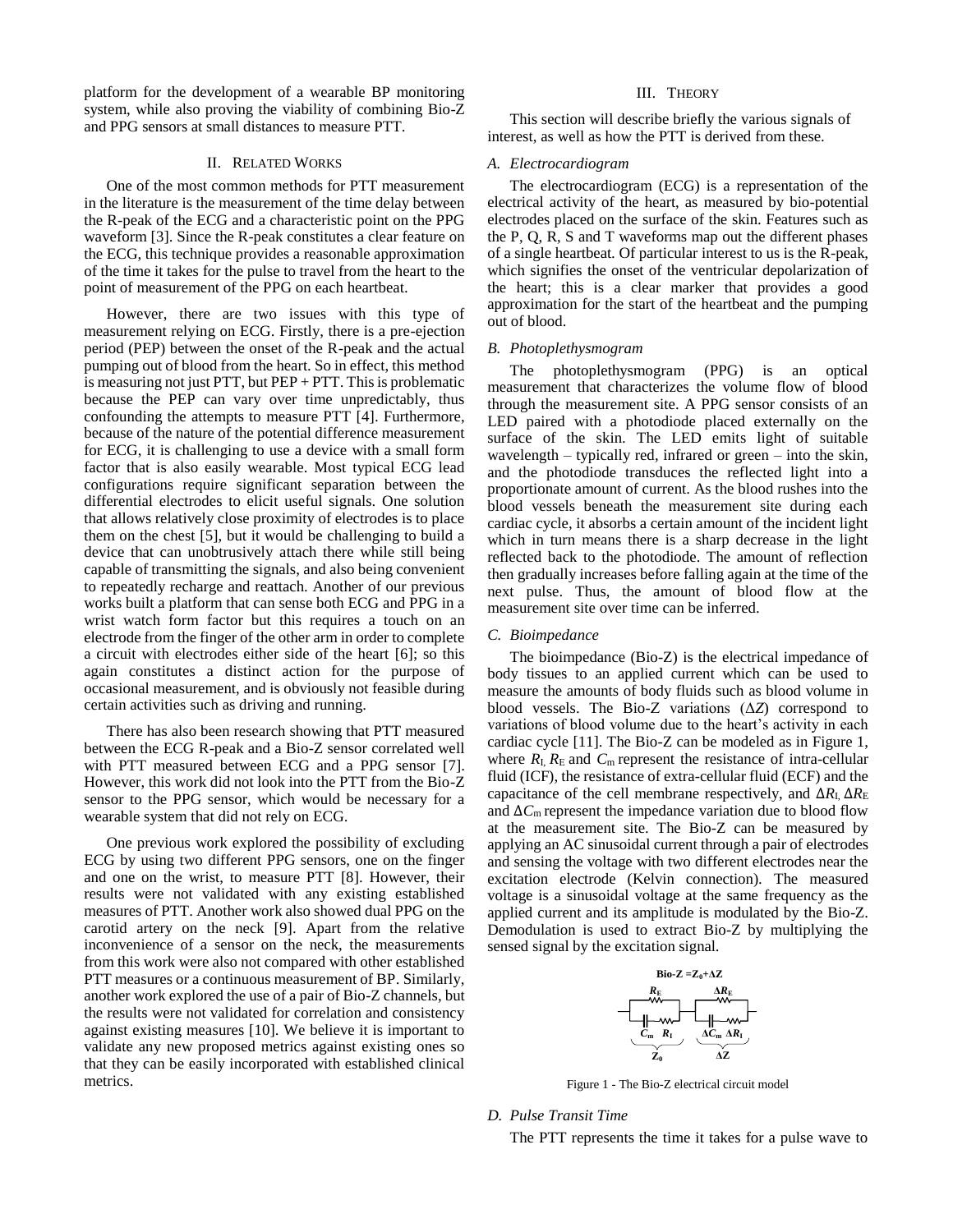travel between two points on the body. Since the two points can vary in distance depending on the sensors used, a simple method to normalize and produce a unified metric is to divide the PTT by the distance between the two points which gives the pulse wave velocity (PWV). This PWV can then be converted to BP with appropriate calibration. As mentioned in Section II, a common way to measure the PTT is to measure the time between the R-peak of the ECG and a characteristic point on the PPG, as shown in Figure 2 below, and this is denoted ECG-to-PPG PTT. However, the time difference between the point of maximum negative inclination on the Bio-Z waveform and the characteristic point of the PPG waveform could also represent PTT (Bio-Z-to-PPG PTT); without the restrictions of ECG measurement, this form of PTT could allow an easily wearable solution that is convenient to use, so in this work we explore if the PTT measured this way correlates well with previously established methods of PTT measurement.



Figure 2 - PTT estimation using ECG and PPG waveforms

In order to bring the measurements closer to a 'wearable sensor' scenario, we made efforts to reduce the distance between Bio-Z electrodes as much as possible, and also made the measurement close to the wrist to mimic a sensor placed underneath a watch.

#### IV. METHODS

## *A. Measurement Circuits*

The measurement of Bio-Z, PPG and ECG are done by the circuits shown in Figure 3. The circuits consist of an analog front-end which captures accurately the signals from the three sets of sensors placed on body. The three physiological signals are sampled simultaneously by the ADC ADS1274 from Texas Instruments to ensure timing synchronization between them. The ADC has 24-bit resolution with a sampling rate of 128 kSPS to enable accurate measurement of PTT with error less than 7.8µs or 0.026% of an average PTT.

The ECG is measured by the SparkFun Single Lead Heart Rate Monitor, which is based on the AD8232 analog front end developed by Analog Devices. The leads were attached to Covidien pre-gelled ECG patches, and placed one on each arm to provide a single channel of ECG as shown previously in Figure 3. The analog output of the SparkFun board was connected to one of the channels of the ADC.

The circuits of the Bio-Z sensor are implemented using discrete components in order to measure accurately the small variations of Bio-Z due to blood flow through a small area on the arm. A current source is used to generate a sinusoidal current signal with programmable amplitude and frequency, which is injected into the arm. The programmable current source consists of an MCU that controls a DAC to generate a sinusoidal voltage signal (*V*<sub>DAC</sub>), which is converted to a current signal by a voltage-to-current converter. The amplitude of *V*<sub>DAC</sub> is adjusted to ensure a fixed current amplitude of 500 µA to be compliant with safety standards [12]. Any residual DC voltage at the DAC output is removed by a series capacitor to avoid injecting DC current into the subject. After some experimental testing, the frequency of the AC current is chosen to be 8 kHz for the best detection of Bio-Z variations due to blood flow.

The sense path of Bio-Z consists of an instrumentation amplifier (IA) which amplifies the signal from the sense electrodes in order to be sampled by the ADC. In order to accurately detect Bio-Z variations less than 0.1  $\Omega$  from the arm due to blood flow, the Analog Devices AD8421 IA is selected for its low noise spectral density of 3.5 nV/√Hz at 1 kHz, and high input impedance compared to the electrodetissue impedance. The IA has programmable gain set by an external resistor  $(R_G)$  which is adjusted to provide gain of 40 dB to measure Bio-Z up to 70  $Ω$ . In addition, the IA has high CMRR of 126 dB to cancel out the DC offset voltage before the ADC to ensure full utilization of ADC dynamic range.



Figure 3 - Overall measurement circuit schematic and the different PTT measurements using ECG, Bio-Z and PPG sensors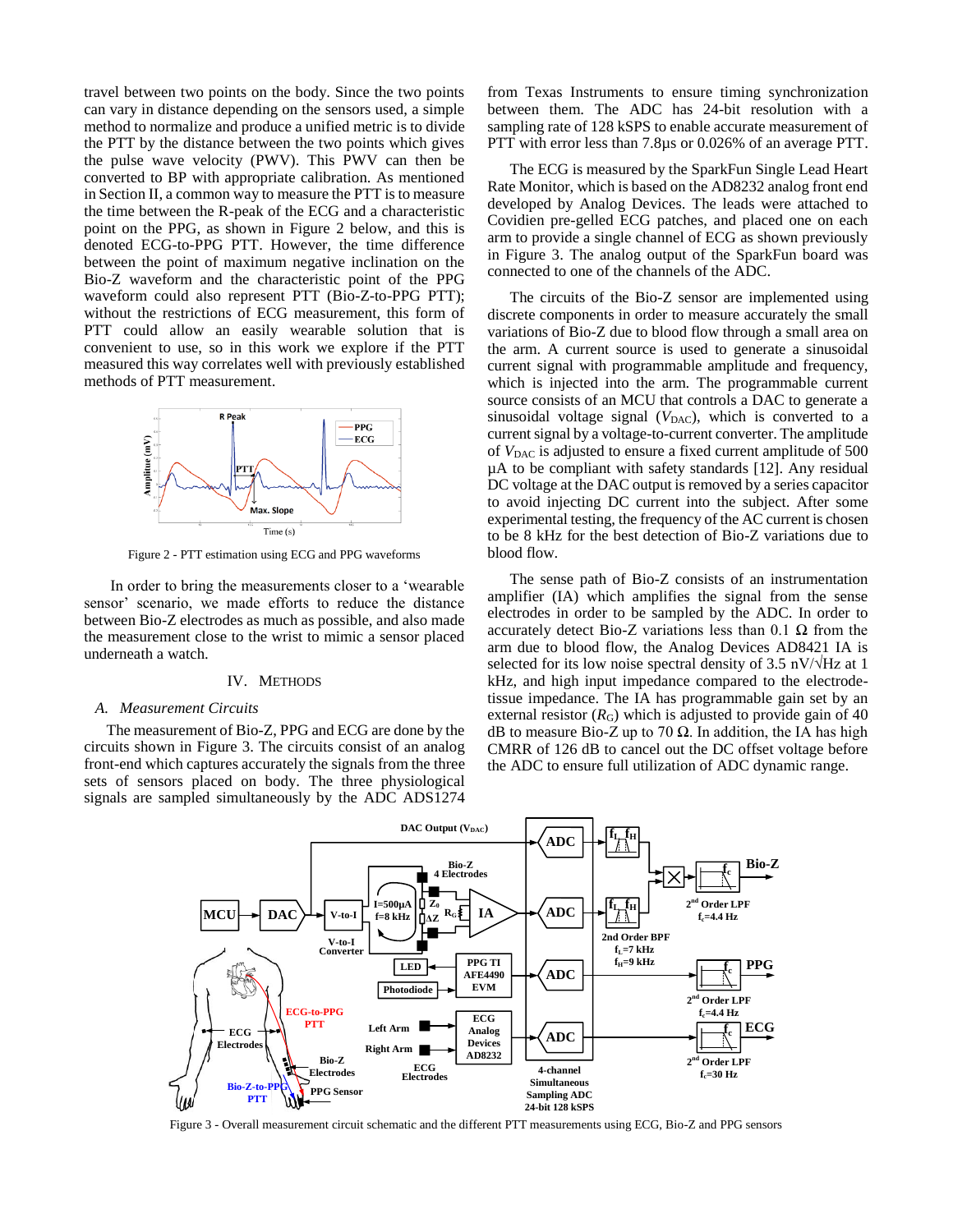The PPG was measured using the AFE4490 EVM by Texas Instruments. The sensor itself is a finger-clip based transmitting type PPG device, *i.e.*, the LED emits light onto the top of the finger, and the photodiode receives the light via the bottom of the finger. The EVM was configured such that the on-board ADC was bypassed, and the photodiode output was directly routed to one of the channels of our own ADC just like the ECG and Bio-Z channels. The EVM was also configured to continuously emit light at the infra-red wavelength. This wavelength was chosen due to its high penetration into the skin for better sensing of the activity of the larger arteries underneath the surface [13].

## *B. Signal Processing*

The Bio-Z is extracted by demodulation in the digital domain by multiplying the IA output by the excitation signal, which is the DAC output. The IA and DAC outputs are sampled simultaneously by the ADC, then filtered by a bandpass filter centered on the excitation frequency. The same filter is used for the IA and DAC signals to avoid introducing any phase error between the two signals before demodulation. The demodulated output is filtered by a second order low pass filter with a cut-off frequency of 4.4 Hz to remove the image frequency and out of band noise, and measure heart rates up to 180 beats per minute.

The PPG and ECG signals are filtered by a low pass filter with  $f_c = 4.4$  Hz and 30 Hz respectively to remove 60 Hz power line interference and other high frequency spurs and noise. The ECG filter has a higher cut-off frequency in order to retain the higher frequency components of the R peak.

After filtering, the ECG, Bio-Z and PPG signals are analyzed to determine the points of R peaks in ECG, the points of maximum negative slope of the Bio-Z and maximum positive slope of the PPG in order to calculate the corresponding PTT values.

An example of all three signals as measured by our circuit, and after digital filtering on MATLAB, is shown below in Figure 4.



Figure 4 - (From top to bottom) ECG, Bio-Z and PPG signals as measured by our circuit, after digital filtering

#### *B. Experiment Description*

Human subject data collection was done with all three sets of sensors attached simultaneously. For the Bio-Z measurement, the electrodes were attached to the Covidien pre-gelled patches and placed along the left forearm of the subject, such that the impedance was measured near the wrist.

The separation between the two voltage sensing electrodes was 2.5 cm, and the current injection electrodes were immediately bracketing these. The PPG finger clip was placed on the left index finger. The ECG leads were attached a little further up on each arm.

Four trials of data were collected from each of 3 human subjects with their informed consent. Each subject was seated with the arm outstretched on a table in some trials as shown in Figure 5 below and the arm raised up in other trials to cause variation in PTT. Each trial of data collection was restricted to 16 seconds of data at a sampling rate of 128kHz due to limitations of the data acquisition software tool.



Figure 5 - Data collection setup

## V. EXPERIMENTAL RESULTS

Firstly, we confirmed that none of the signals were compromised for any of the trials by calculating the beat to beat heart rate for all three sets of signals and ensuring that they matched. Figure 6 below aggregates the respective PTT values for the three subjects from all the trials and shows the correlation between the Bio-Z-to-PPG PTT and the ECG-to-PPG PTT. This shows a high correlation, with a correlation coefficient ranging from 0.73 to 0.92. This indicates that PTT from Bio-Z-to-PPG over a small distance from wrist to finger carries a similar amount of information compared to the PTT from ECG-to-PPG, and thus it could represent a viable alternative.



for 3 subjects

Figure 7 below shows the beat-to-beat PTT for one trial on Subject #1 over time; we can see how the PTT from Bio-Z to PPG tracks very well the variations and trends observed in the other PTT from ECG to PPG over a wide range of values.